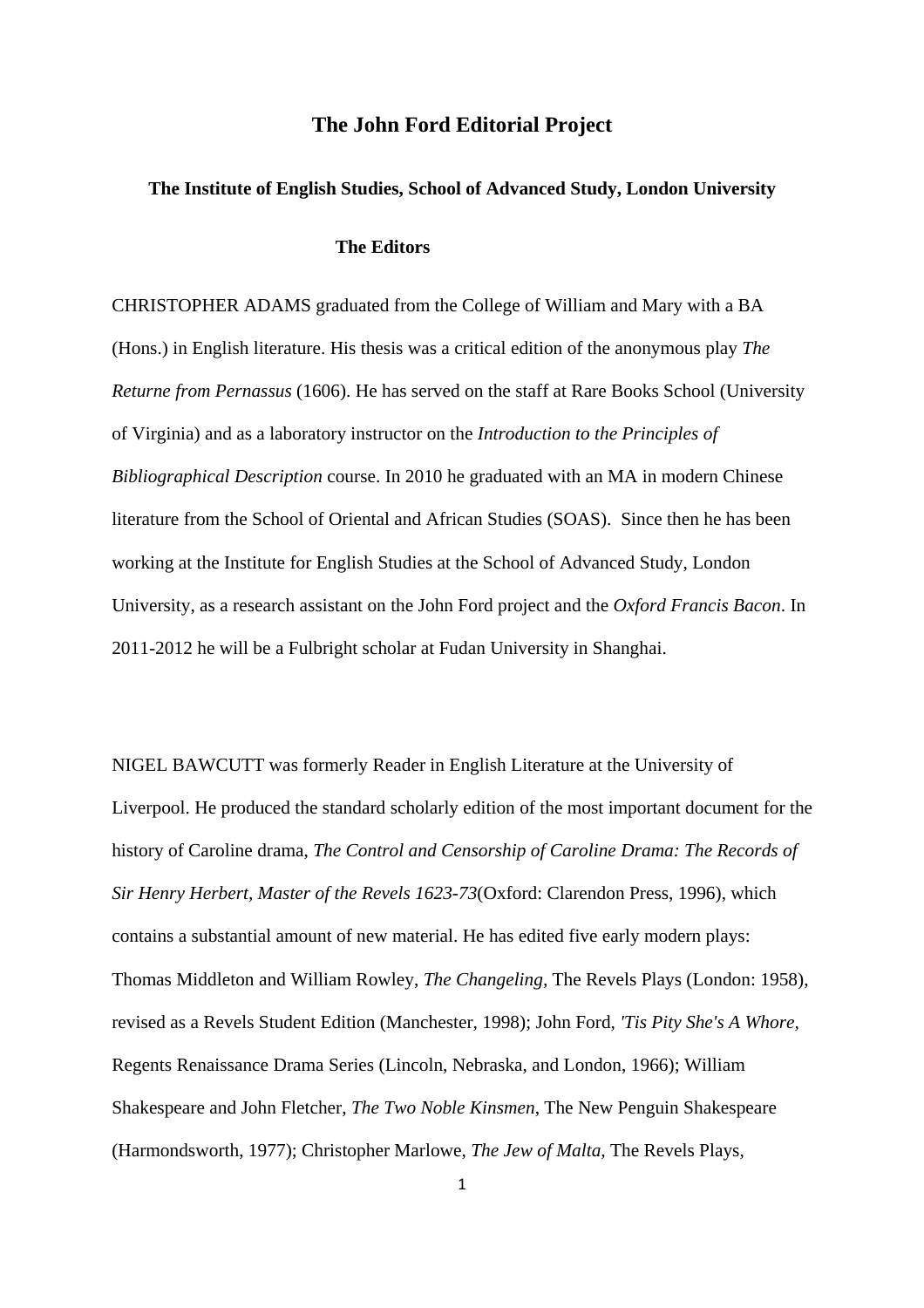(Manchester and Baltimore, 1978); William Shakespeare, *Measure for Measure,* The Oxford Shakespeare (Oxford: Clarendon Press, 1991). He has also published numerous articles, several of which deal with the impact of Machiavelli in Elizabethan England.

MARCUS DAHL took his Doctorate at Bristol University with a dissertation on 'The Authorship of *The First Part of 1 Henry Sixth'*. From 2005-2010 he was Research and Editorial Assistant for the John Ford Editorial Project. He is currently Lecturer in Authorship Studies at the Institute of English Studies, and Assistant Co-ordinator of the London Forum for Authorship Studies. He is co-editor of the collaborative Ford play '*The Spanish Gypsie'* (forthcoming in Vol. II of *The Complete Works of John Ford*), and is assisting R.J. C. Watt on the Concordance. He is the co-author (with Brian Vickers) of 'The 1602 Additions to *The Spanish Tragedy*: Shakespeare versus Jonson' (forthcoming), and was one of the co-authors on the research project evaluating the claim that Middleton revised *Macbeth* :see Brian Vickers, 'Disintegrated: Did Middleton really revise *Macbeth*?', *TLS* 28th May 2010 and Brian Vickers, Marcus Dahl, and Marina Tarlinskaya, linguistic and prosodic analyses, at

<http://ies.sas.ac.uk/events/seminars/LFAS/Shakespeares%20Macbeth/index.htm >.

He has recently prepared a marked-up text of the complete plays of Ben Jonson which identifies all rare Jonson trigrams (consecutive three-word phrases), as well as writing an essay on 'The Language of Ben Jonson' for the forthcoming Cambridge University Press edition of *The Complete Works of Ben Jonson.*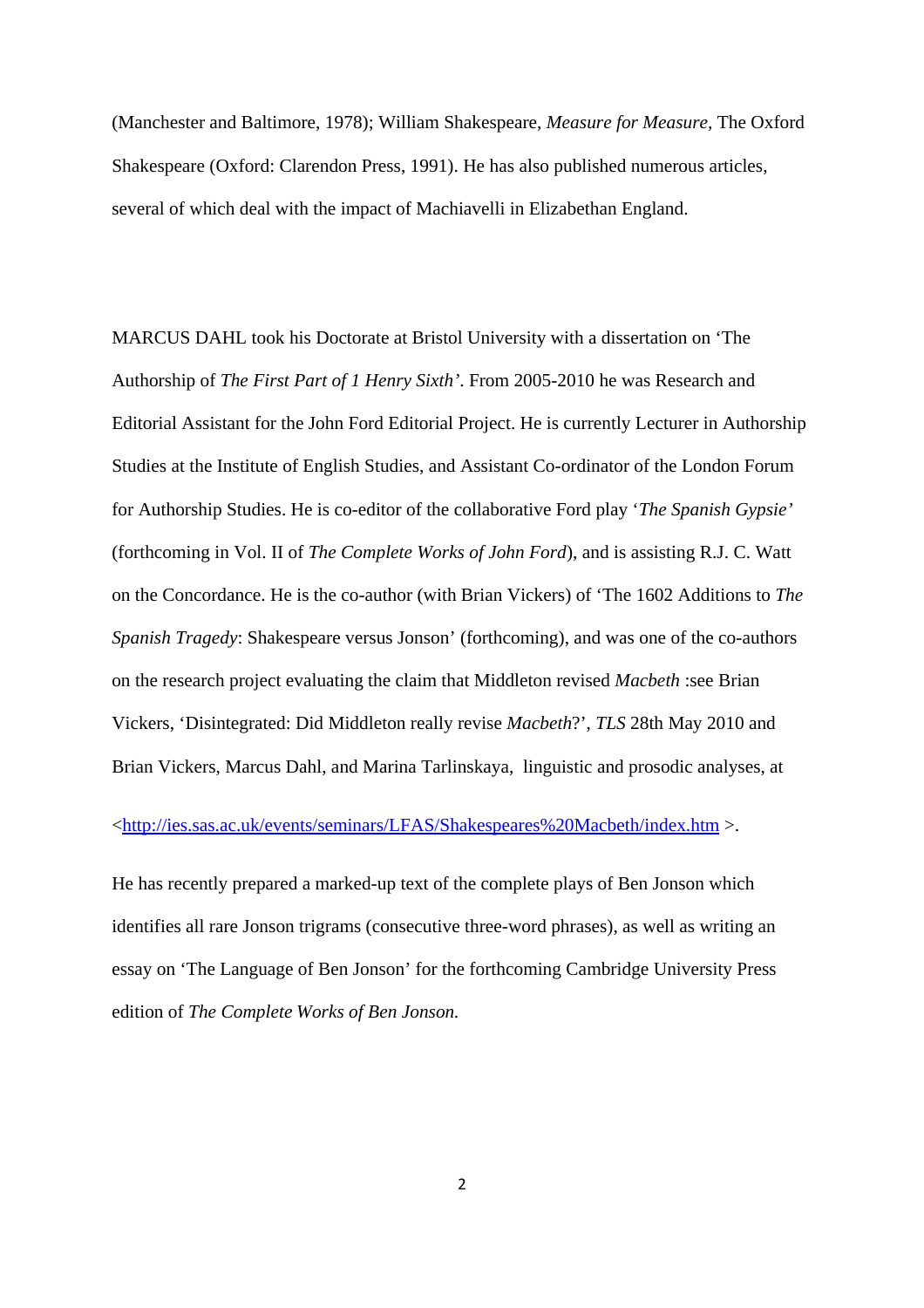LISA HOPKINS is Professor of English and Head of the Graduate School at Sheffield Hallam University and co-editor of *Shakespeare*, the journal of the British Shakespeare Association. Her writing on Ford includes *John Ford's Political Theatre* (Manchester University Press, 1994); 'Spartan Boys: John Ford and Philip Sidney', in *Classical and Modern Literature,* 17 (1997); 'Knowing their Loves: Knowledge, Ignorance and Blindness in *'Tis Pity She's a Whore*', *Renaissance Forum* 3 (1998); '"I am not Oedipus": Riddling the Body Politic in *The Broken Heart*', *Connotations* 6 (1997); an edition of *'Tis Pity She's a Whore* for Nick Hern Books (2003); 'Strange Truths: The Stanleys of Derby on the English Renaissance Stage', in *Shakespeare's Histories and Counter-Histories*, ed. Stuart Hampton-Reeves, Dermot Cavanagh and Steve Longstaffe (Manchester: Manchester University Press, 2006); 'Incest and Class: *'Tis Pity She's a Whore* and the Borgias', in *Incest and the Literary Imagination*, ed. Elizabeth Barnes (Gainesville: University Press of Florida, 2002); 'Italy Revisited: John Ford's Last Plays', in *The Italian World of English Renaissance Drama*, ed. Michele Marrapodi (University of Delaware Press, 1998); 'Staging Passion in Ford's *The Lover's Melancholy*', *Studies in English Literature 1500-1900*, 45 (2005);*'Tis Pity She's a Whore.A Critical Guide* (Continuum, 2010); and the Revels edition of Ford's *The Lady's Trial* (Manchester University Press, 2011). Other recent publications are *Shakespeare on the Edge: Border-crossing in the Tragedies and the* Henriad (Ashgate, 2005), *Beginning Shakespeare* (Manchester University Press, 2005), *The Cultural Uses of the Caesars on the English Renaissance Stage* (Ashgate, 2008), and *Drama and the Succession to the Crown, 1561-1633* (Ashgate, 2011), which includes a chapter on Ford.

ELEANOR LOWE is Senior Lecturer in Drama in the Department of English and Modern Languages, Oxford Brookes University. Her publications include: 'Offstage and Onstage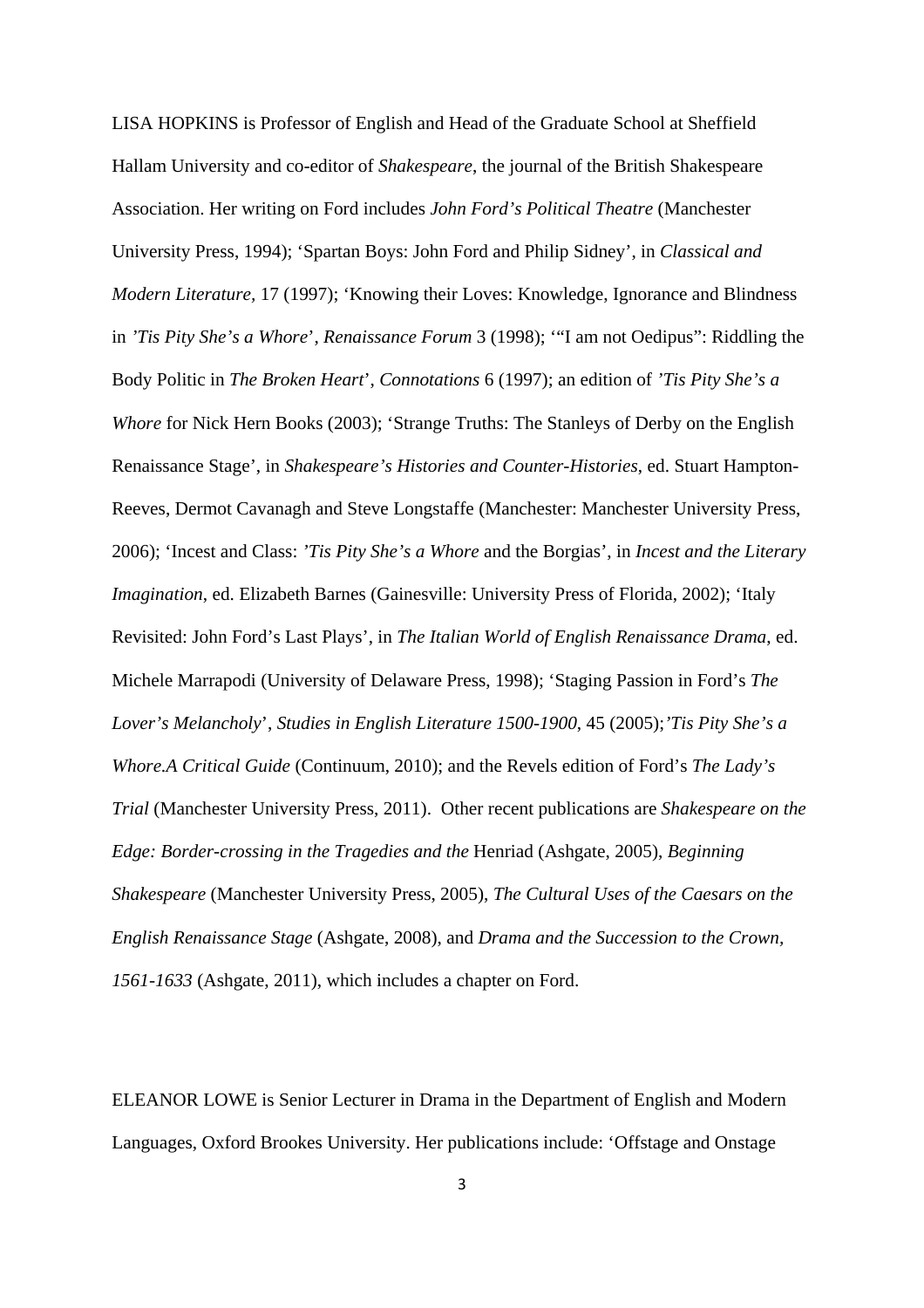Drama: New Approaches to Richard Brome', Issues in Review, *Early Theatre* 10 (2007), 109-116; 'Confirmation of Richard Brome's Final Years in Charterhouse Hospital', *Notes & Queries* 252 (December, 2007), 416-18; an edition of *A Mad Couple Well Matched* and *The Love-Sick Court,* in Richard Cave (ed.), *Richard Brome Online* (Sheffield: Humanities Research Institute Online, 2010: http://www.hrionline.ac.uk/brome/); 'Clothing and Fashion in Jonson's Plays', *Jonson in Context*, ed. Julie Sanders (Cambridge: Cambridge University Press, 2010). Forthcoming works include: George Chapman's *A Humorous Day's Mirth*: A Critical Edition, *Digital Renaissance Editions* (2012), and 'Ben Jonson's Early Dramatic Work', in *The Oxford Handbook to Jonson*, ed. Eugene Giddens (Oxford University Press, 2012).

GILLES MONSARRAT taught English at the Université de Dijon (now Université de Bourgogne) from 1960 to 1993. His book, *Light from the Porch: Stoicism and English Renaissance Literature* (Paris, 1984), contains a chapter on Ford. He edited *The Golden Meane* and *A Line of Life* for *The Nondramatic Works of John Ford* (New York, 1991), and his essays on Ford include "John Ford's Authorship of *Christes Bloodie Sweat*", (*English Language Notes*, 1971), "The Unity of John Ford: *'Tis Pity She's a Whore* and *Christ's Bloody Sweat*" (*Studies in Philology*, 1980), " *A Funeral Elegy*: Ford, W.S., and Shakespeare", (*Review of English Studies*, 2002),and "Emending Ford's *Perkin Warbeck*, II.iii" (*Notes and Queries,* 2010). Together with Michel Grivelet he was co-general editor of an eight-volume bilingual edition of Shakespeare, *Œuvres Complètes* (Paris, 1995-2002), contributing translations, introductions, and a dictionary. He has published articles and notes (1960-2010) in several journals, including "Le stoïcisme dans *Julius Cæsar*, ou les préjugés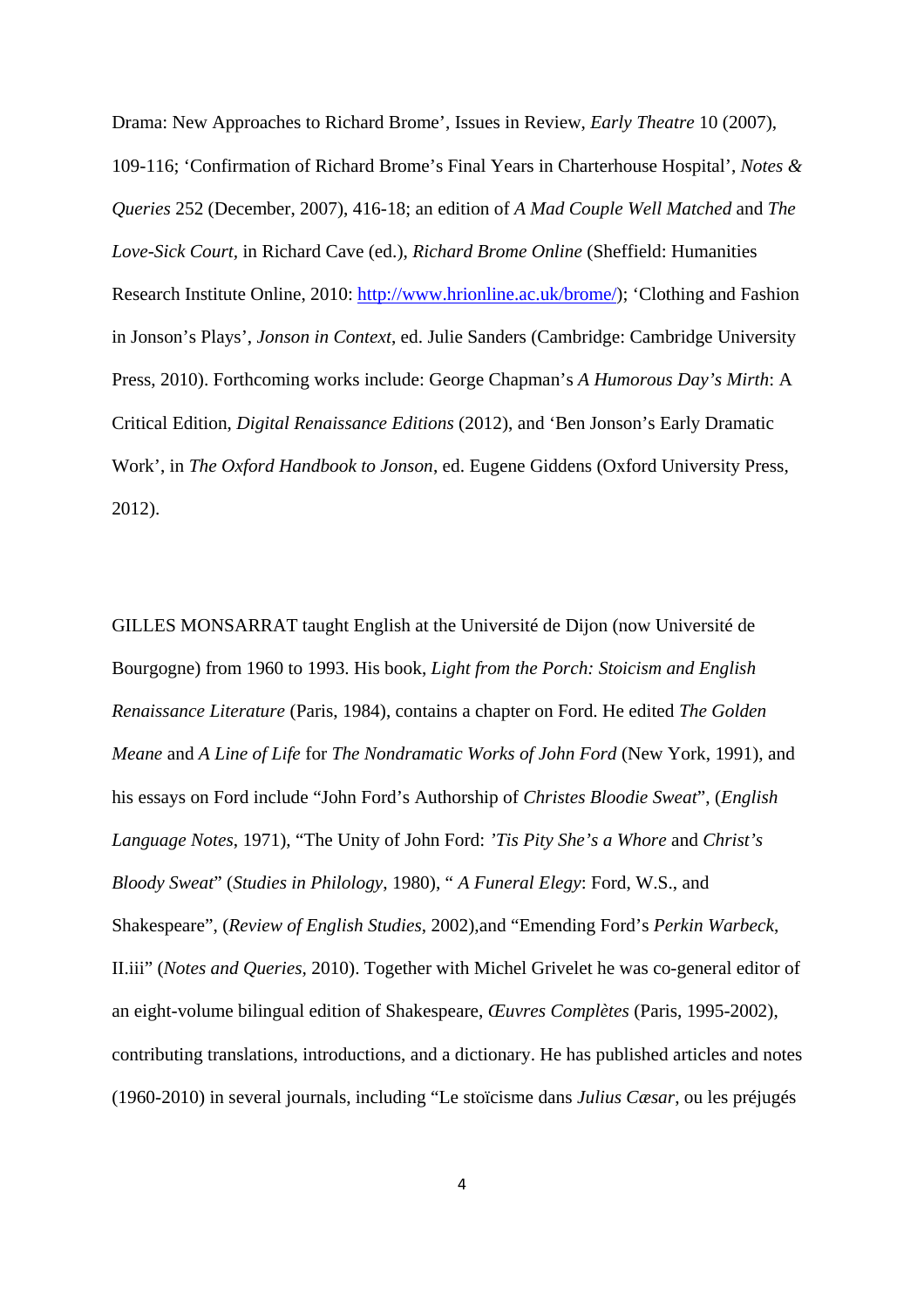de la critique" (*Études Anglaises*, 1974), and "Shylock and Mercy" (*Cahiers Élisabéthains*, 2005).

KATSUHIKO NOGAMI took his doctorate at the Shakespeare Institute, University of Birmingham in 1989, with an edition of Ford's play, *The Ladies Triall*. Formerly a Professor of English Literature, he is now a part time lecturer for Meiji University (Tokyo) and Atomi Gakuen Women's University (Tokyo). His publications include: 'The Rationalization of Conflicts of John Ford's *The Lady's Trial'*, *Studies in English Literature, 1500-1900*, (1992), Vol. 32, No. 2, pp. 341-359;'John Ford's *The Ladies Triall,* 1639: The Bibliographical Data', *The Journal of the Chiba Institute of Technology* (2000), Vol. 37, pp. 83-158;'The Printing of John Ford's *The Ladies Triall*, 1639', *The Journal of the Chiba Institute of Technology* (2000), Vol. 37, pp. 159-183. His other interests include Shakespeare, bibliography, and the English East India Company.

BRIAN VICKERS is a Distinguished Senior Fellow of the School of Advanced Study, a Fellow of the British Academy, and a Foreign Honorary Fellow of the American Academy of Arts and Sciences. He is Director of the *Oxford Francis Bacon*. He has published several books on drama and authorship attribution, including *The Artistry of Shakespeare's Prose* (Methuen, 1968; Routledge 2005*)*; *Towards Greek Tragedy. Drama, Myth, Society*  (Longman, 1973); *Shakespeare: The Critical Heritage, 1623-1801,*6 vols. (Routledge and Kegan Paul, 1974-1981; Routledge, 2009); *Returning to Shakespeare* (Routledge and Kegan Paul, 1989); *Appropriating Shakespeare: contemporary critical quarrels* (Yale University Press, 1993); *Shakespeare, Co-Author: a historical study of five collaborative plays* (Oxford University Press, 2002); *'Counterfeiting' Shakespeare: Evidence, Authorship, and John*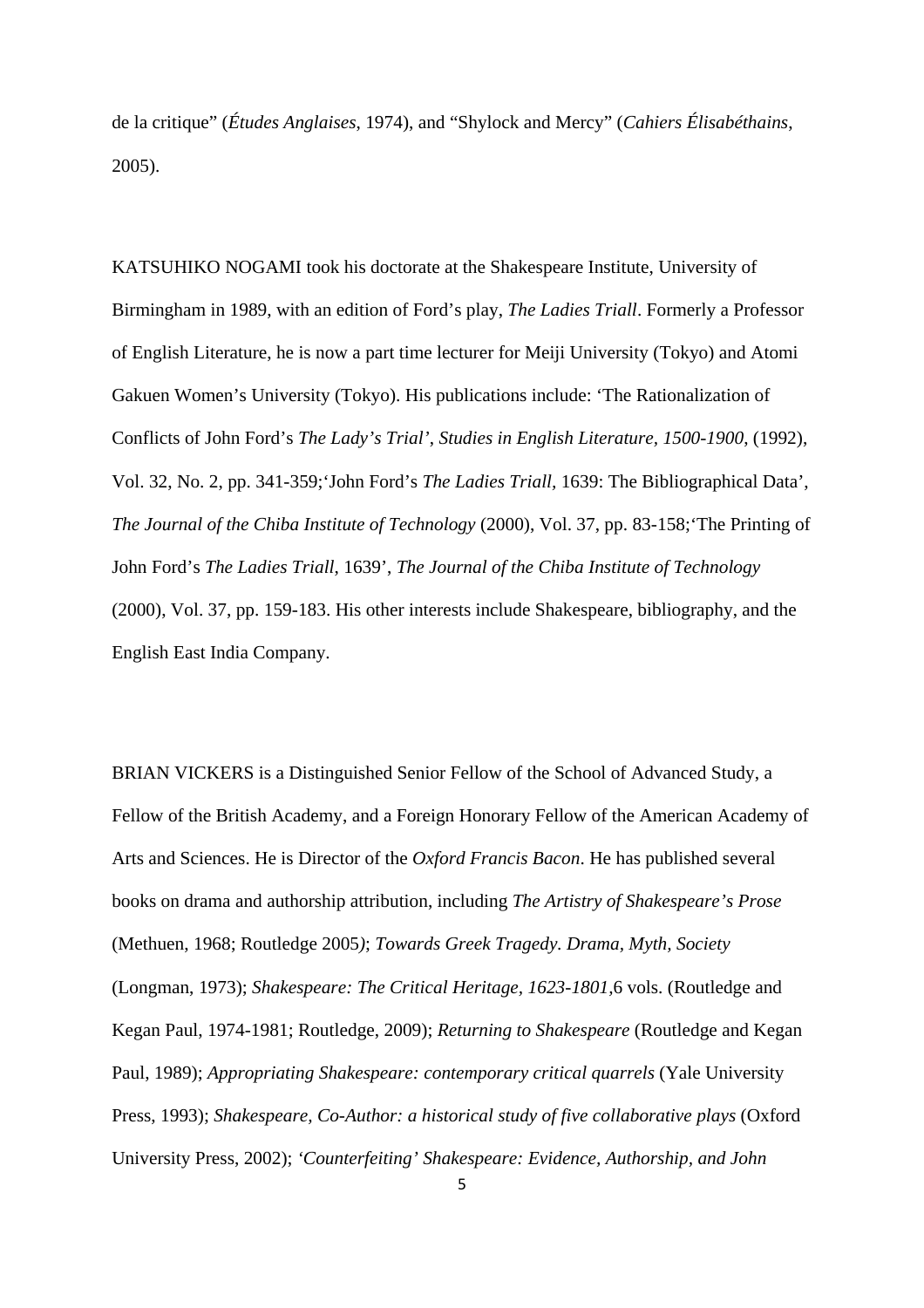*Ford's* Funerall Elegye (Cambridge University Press, 2002); and *Shakespeare,* A Lover's Complaint*, and John Davies of Hereford* (Cambridge University Press, 2007). Articles on authorship attribution include "*The Troublesome Raigne,* George Peele, and the Date of *King John",* in Brian Boyd (ed.), *Words that count: essays on early modern authorship in honor of MacDonald P. Jackson* (University of Delaware Press, 2004); "Incomplete Shakespeare: Or, Denying Coauthorship in *1 Henry VI*", *Shakespeare Quarterly*, 58 (2007); "Coauthors and Closed Minds", *Shakespeare Studies*, 36 (2008); and "Shakespeare and Authorship studies in the Twenty-First Century", *Shakespeare Quarterly*. 62 (2011).

R. J. C. WATT is an Honorary Research Fellow and former Head of English, University of Dundee. The leading British authority on computer concordances, he has devised and marketed his own text analysis software, *Concordance*, currently in version 3.3; it has registered users in 60 countries. He has produced several on-line literary concordances, in addition to his published *Concordance to the Poetry of Philip Larkin* (Hildesheim, 1995). From 1988 to 1991 he contributed the section on 'Shakespeare: Editions and Textual Matters', in *The Year's Work in English Studies (vols. 69-72*). His publications include *Shakespeare's History Plays* (2002) in the Longman Critical Reader series, an introductory study of Gerard Manley Hopkins, numerous articles on textual problems in Shakespeare, and essays on the poetry of Hopkins, Larkin, and Heaney. He is the creator of The Web Concordances, a Fellow of the English Association, and former Electronic Editor of the journal *English*.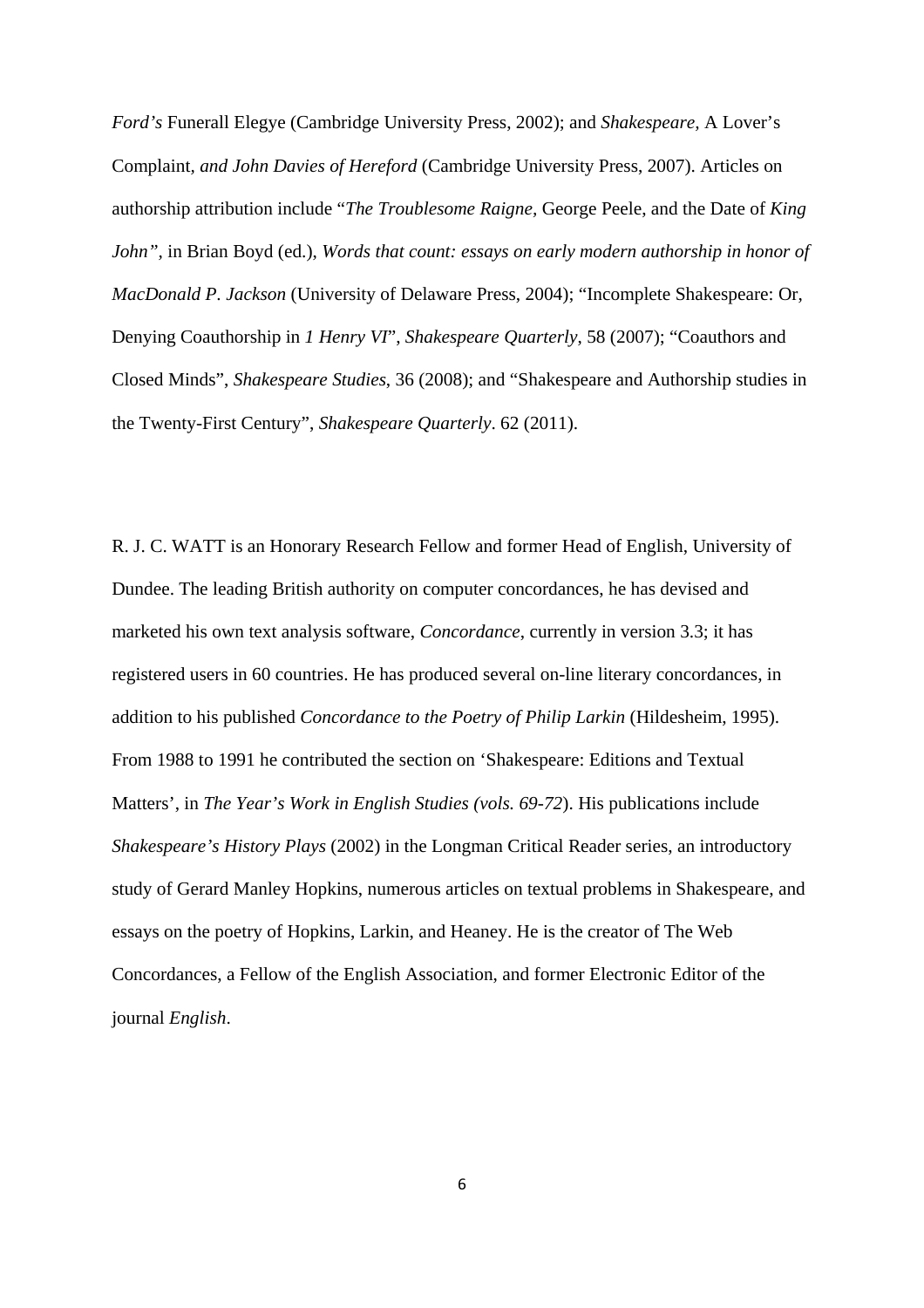MARTIN WIGGINS is a Fellow of The Shakespeare Institute, Stratford-upon-Avon. His publications include *Shakespeare and the Drama of His Time* (Oxford, 2000), *British Drama, 1533-1642: A Catalogue,* ca. 8 vols. (Oxford, 2011- ), and *Drama and the Transfer of Power in Renaissance England* (Oxford University Press, forthcoming). In 2006 he was awarded the Hoffman Prize for distinguished work on Christopher Marlowe, for his essay establishing a new dating of *Dido, Queen of Carthage* (later published in *Review of English Studies*, 2008). Other major essays have dealt with the history of the King's Men (in *Shakespeare: An Illustrated Stage History*, 1996), the subsidiary characters of *The White Devil* (*Review of English Studies*, 1997), the textual problem in *Captain Thomas Stukely* (*Papers of the Bibliographical Society of America*, 2004), and Shakespearian imitations in Jesuit drama (*The Seventeenth Century*, 2005). He edited *Edward II* (1997) and *'Tis Pity She's a Whore* (2003) for New Mermaids and two collections for Oxford English Drama: *Four Jacobean Sex Tragedies* (2002) and *A Woman Killed with Kindness and Other Domestic Plays* (2008; including *The Witch of Edmonton*). He is the associate general editor of Oxford English Drama and of The Philological Museum, a website which publishes editions of neo-Latin literature and drama. Since 2007 he has co-edited the annual census of Renaissance drama productions in *Research Opportunities in Medieval and Renaissance Drama*.

ROWLAND WYMER is a Professor of English at Anglia Ruskin University, Cambridge, having served for several years as Head of Department His publications include *Suicide and Despair in the Jacobean Drama* (1986), *Webster and Ford* (1995), as well as a number of coedited essay collections: *Shakespeare and History* (1996); *The Iconography of Power: Ideas and Images of Rulership on the English Renaissance Stage* (2000); *Neo-Historicism: Studies in Renaissance Literature, History and Politics* (2000); *The Accession of James I: Historical*